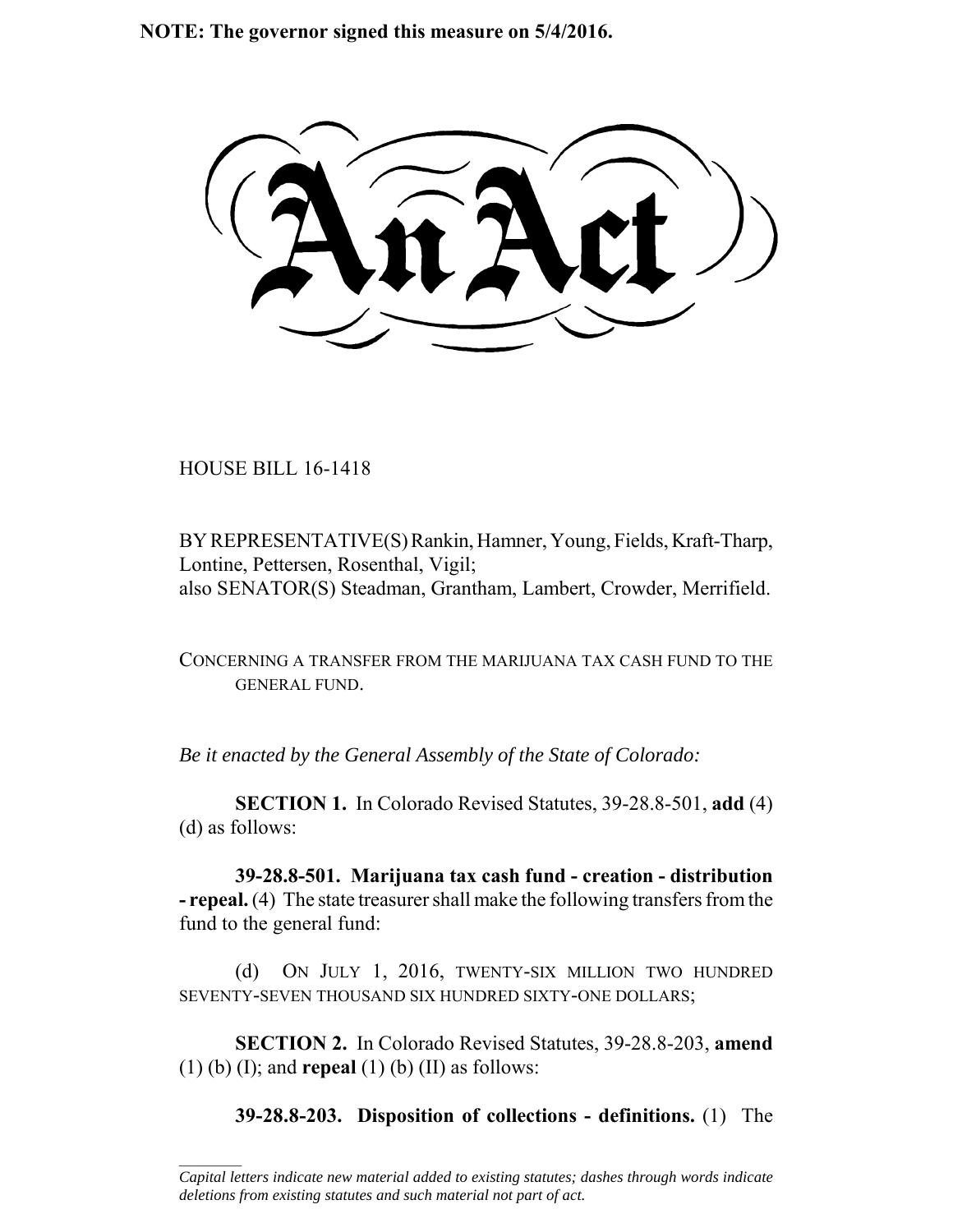proceeds of all moneys collected from the retail marijuana sales tax are credited to the old age pension fund created in section 1 of article XXIV of the state constitution in accordance with paragraphs (a) and (f) of section 2 of article XXIV of the state constitution. For each fiscal year in which a tax is collected pursuant to this part 2, an amount shall be appropriated or distributed from the general fund as follows:

(b) (I) Except as otherwise provided in subparagraph  $(H)$  of this paragraph (b), The state treasurer shall transfer from the general fund to the marijuana tax cash fund an amount equal to eighty-five percent of the gross retail marijuana sales tax revenues collected by the department.

 $(II)$   $(A)$  If the ballot issue is placed on the November 3, 2015, ballot and a majority of the electors voting thereon vote "No/Against", then for the fiscal year 2015-16 and the next three fiscal years thereafter, the amount annually transferred to the marijuana tax cash fund is reduced by an amount equal to one-fifth of the general fund repayment. The state treasurer shall not transfer any moneys to the cash fund until this amount has been accounted for.

(B) If the ballot issue is placed on the November 3, 2015, ballot and a majority of the electors voting thereon vote "Yes/For", then for the fiscal year 2016-17 and the next three fiscal years thereafter, the amount annually transferred to the marijuana tax cash fund is reduced by an amount equal to one-fifth of the general fund repayment. The state treasurer shall not transfer any moneys to the cash fund until this amount has been accounted for.

(C) As used in this subparagraph (II), "general fund repayment" is equal to the lesser of thirty million three hundred thousand dollars or an amount equal to the proposition AA blue book refund amount calculated in accordance with section 39-28.8-602 (1) minus twenty-seven million seven hundred thousand dollars.